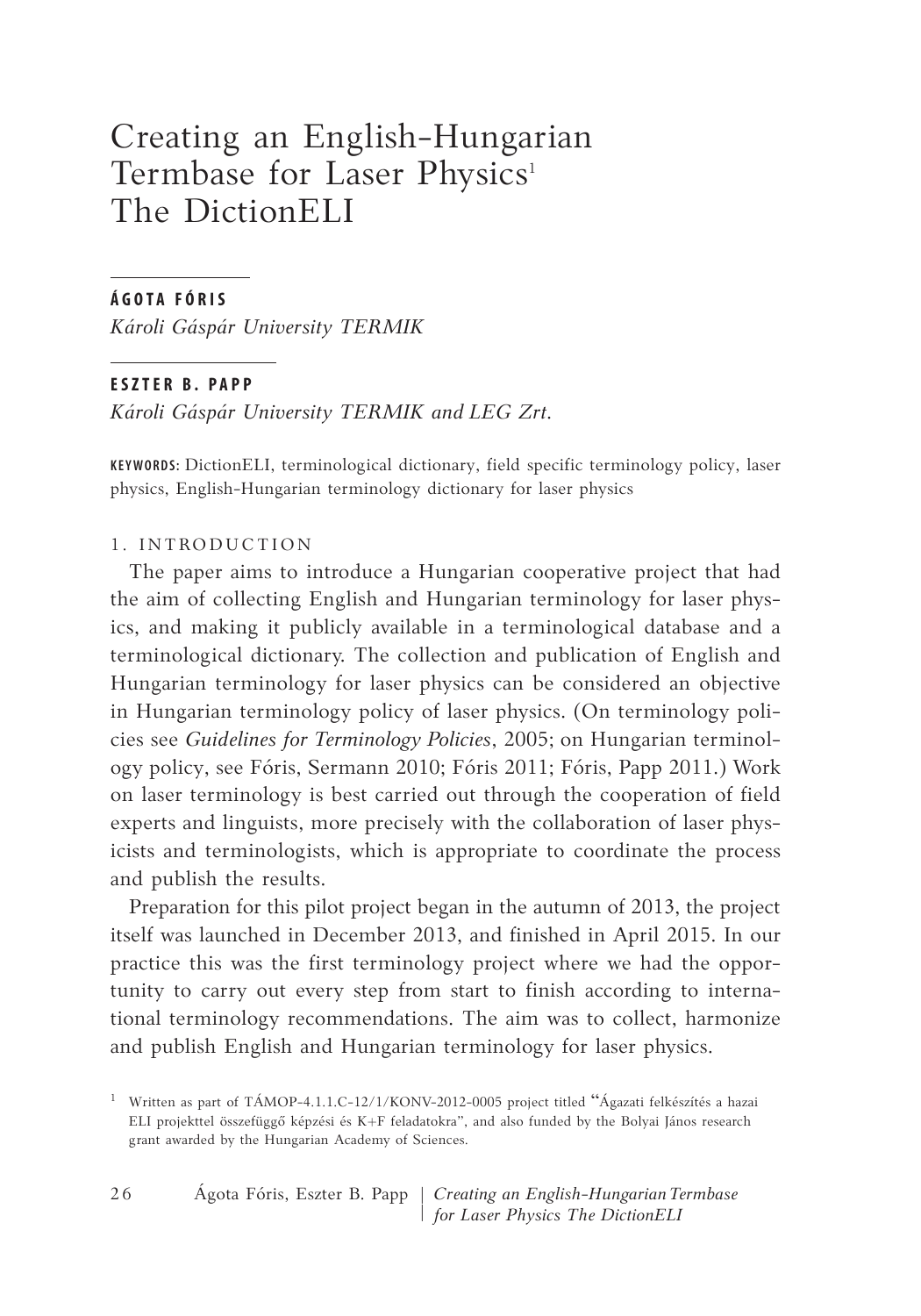The making of DictionELI, the terminology database on laser physics, is equally important for the development of Hungarian language for specific purposes, and for the quality and quality assurance of English to Hungarian translations. The mother tongue is a means of not only communication and identity, but also of learning. However, a community can only exercise its right to the use of the mother tongue if certain conditions are given. One of these conditions is the existence of precise, accurate and validated terminology in the given language. Terminology needs to be collected, and if it is not or only partly available, it needs to be created. A human resource condition of the collection and/or creation of terminology is the close cooperation of linguists and field experts. As for the material requirements, we need to mention an established institutional background, the availability of tools, and significant financial resources due to the time consuming nature of the process. All this effort is only fruitful however, if the terminology thus built is made publicly available, meaning the checked and validated data is published in open access databases and/or (free) online terminological dictionaries (cf. Galinski, Weissinger 2010; iSO 860:2007). The collection, creation, harmonization and publication of mother tongue terminology is the joint duty of field experts and linguists.

In the paper we present the preparation for the project, its objectives, the methods of building the terminology database and some examples from the dictionary (DictionELI).

# 2. BACKGROUND, PARTICIPANTS AND SOURCES OF THE PROJECT

## **2.1. History of Hungarian terminology for laser physics**

The Hungarian terminology of laser physics, the development thereof, and as a specific example the introduction of the term *lézer* (EN 'laser'), to name the new type of light source built in 1960, into the Hungarian terminological system, was discussed by Fóris (2005: 47–56, 68–90), based on an interview with the physicist László Kozma. The first laser was built in 1960 and soon after it gained not only scientific significance, but also became a generally used tool (in medicine, in the industry, in commerce etc.). Hungarian laser research began just two years after the first US and Russian publications on the details of the first laser, and in the very same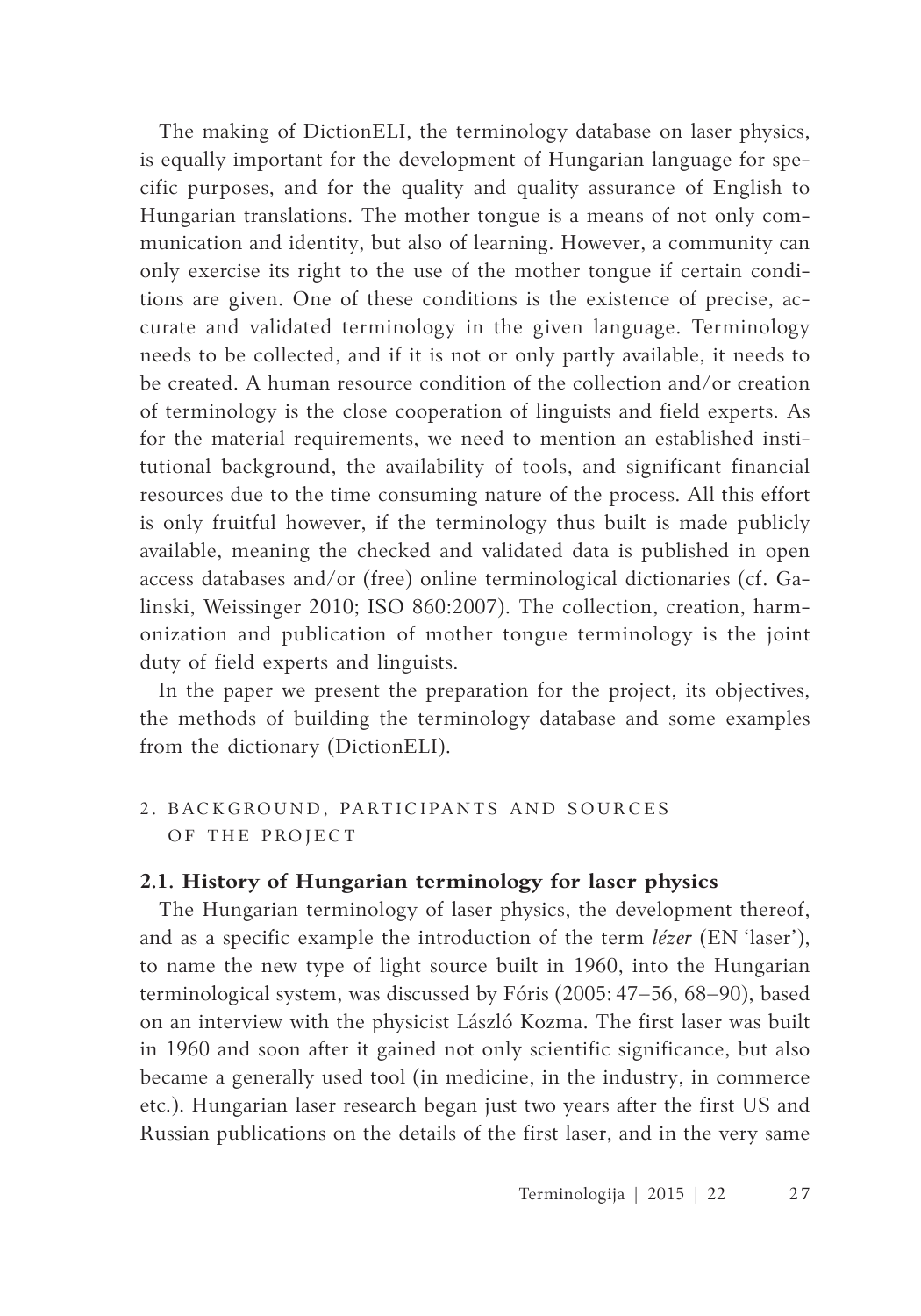decade research and development projects were launched to prepare application at the University of Szeged and at the KFKI of Budapest.<sup>2</sup>

The dissemination of research findings was done in English and Russian, while laboratory work, teaching, creating acceptance for the new scientific field and preparations for application were done in Hungarian. This made it necessary to develop the Hungarian terminology for laser physics.

The working committees of the Hungarian Academy of Sciences and the member organizations of the Federation of Technical and Scientific Societies provided professional forum and publication opportunities that made it possible to present scientific findings and introduce and discuss suggestions regarding terminology. The development of the standard on lasers by the Standards Authority offered terminology works a framework. Representatives of the relevant institutions took part in the drafting of the standard, which also contained terminological definitions. Therefore, not only the terms fixed in the standard, but also all terms of the domain were created through a professional consensus, based on the opinions of representatives of the leading institutions at the fields of research, development and application, and internationally renowned experts in science and application.

For example, they agreed to adapt the term written in English as *laser* and write it in a way that reflects its Hungarian pronunciation, namely *lézer*. The main reason behind this was that *lézer* became a term that was generally used in international scientific literature, was incorporated into many languages, and therefore can be considered an international expression. it also met most of the criteria for Hungarian terms.

From this term a large number of other terms were created observing the rules of the Hungarian language, in a way that they did not invent completely new expressions, but combined the new term with existing words and endings, etc. This way a large number of compounds were formed, e.g.: new genus terms such as *nitrogénlézer* (nitrogen laser), *folyadéklézer* (liquid laser), *CO*2 *lézer* (CO2 laser); *lézerkés* (laser knife), *lézernyomtató* (laser printer); *lézerterápia* (laser therapy), *lézeres anyagmegmunkálás* (laser material processing) etc.

<sup>&</sup>lt;sup>2</sup> "The dictionary is dedicated to the memory of László Kozma and István Ketskeméty professors, who started laser research in Szeged." (DictionELI, frontpage, Figure 1.)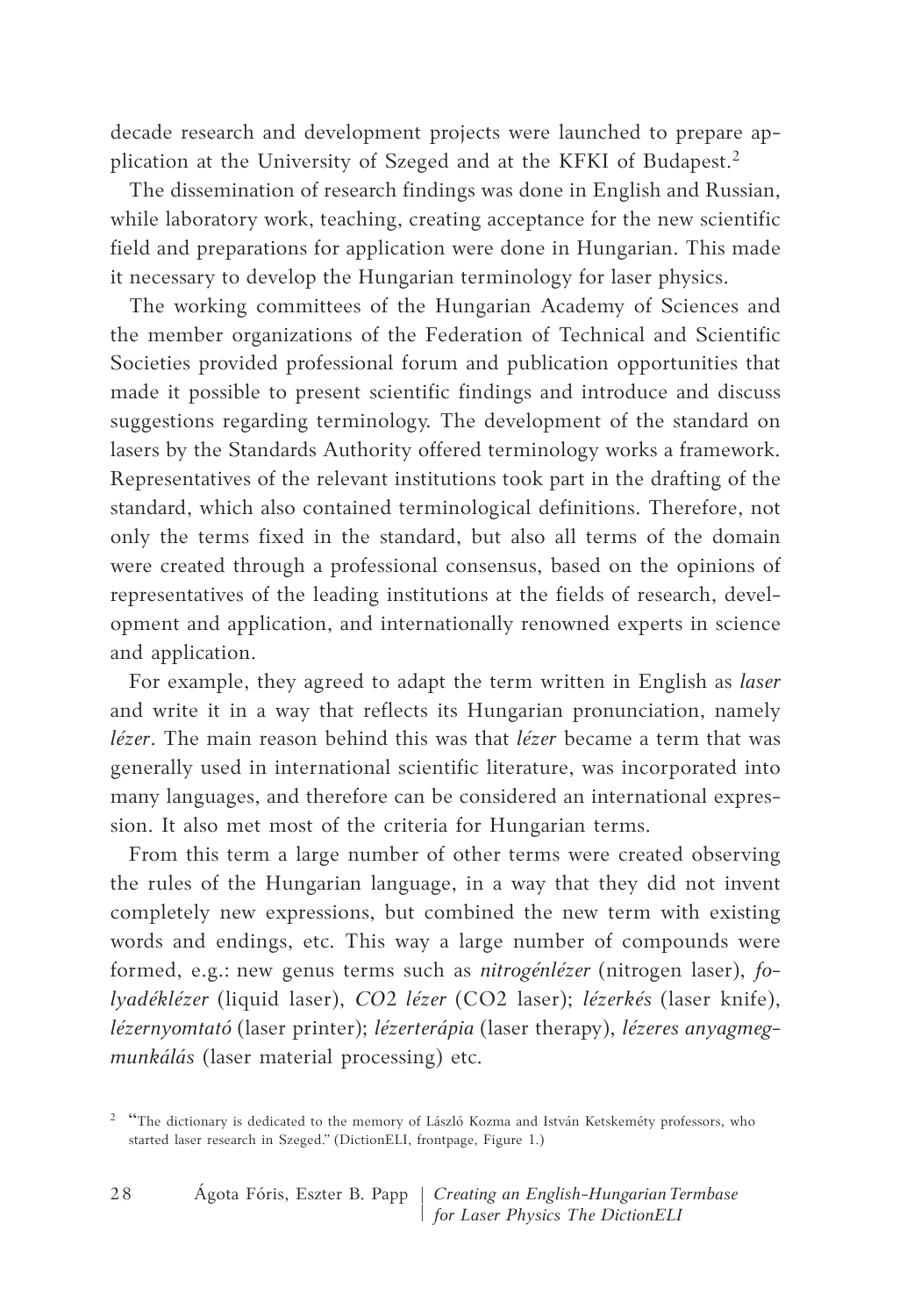# **2.2. The "Superlaser" Project**

The idea and possibility to compile the database of laser terminology arose with a European project, the ELI (Extreme Light Infrastructure), which is a large-scale European project. The project was launched in 2008, and requires the cooperation of a large number of research and academic institutions from 13 EU Member States. The final aim of the ELI Project is the construction of state-of-the art laser facilities, which will be used for research and application purposes. One location at which the ultrashort, high energy laser is being built is Szeged, Hungary:

"The Extreme Light Infrastructure (ELI) project is an integral part of the European plan to build the next generation of large research facilities identified and selected by the European Strategy Forum on Research Infrastructures (eSFRi). extreme light infrastructure will be the first infrastructure in the world to enable the investigation of the interaction between light and matter with the highest intensity, in the so-called ultra-relativistic range. It will open a doorway into new territories within physics as well as establishing such new technical developments as relativistic microelectronics and small laser particle accelerators. eLi will have a considerable impact on numerous fields of materials sciences, medicine and environment protection." (www.eli-hu.hu)

Since the first laser was built in 1960, Hungarian laser physicists have been working in the forefront of research and development, and this is why Hungary was selected as one of the locations for the international laser project (Extreme Light Infrastructure (ELI): www.eli-hu.hu). Szeged in the south of Hungary will host the attosecond research centre of ELI:

"The main objective of ELI Attosecond Light Pulse Source (ELI-ALPS) is establishing a unique attosecond facility which provides light sources between THz (10<sup>12</sup> Hz) and X-ray (1018-10<sup>19</sup> Hz) frequency range for developers and users in the form of ultrashort pulses with high repetition rate. Experimental projects demanding ultrahigh intensity light, like laser particle acceleration or laser generated X-ray radiation will be mainly carried out at the Beamline Facility in Prague, Czech Republic, while the photoinduced nuclear experiments will be performed at the research institute to be built in Magurele, next to Bucharest, Romania." (www.eli-hu.hu)

The location of the fourth research centre devoted to non-linear quantum electrodynamics and laboratory astrophysics has not been decided yet.

# **2.3. The terminology subproject**

The terminology development of laser physics was carried out as part of the eLi laser project hosted by the University of Szeged, more precisely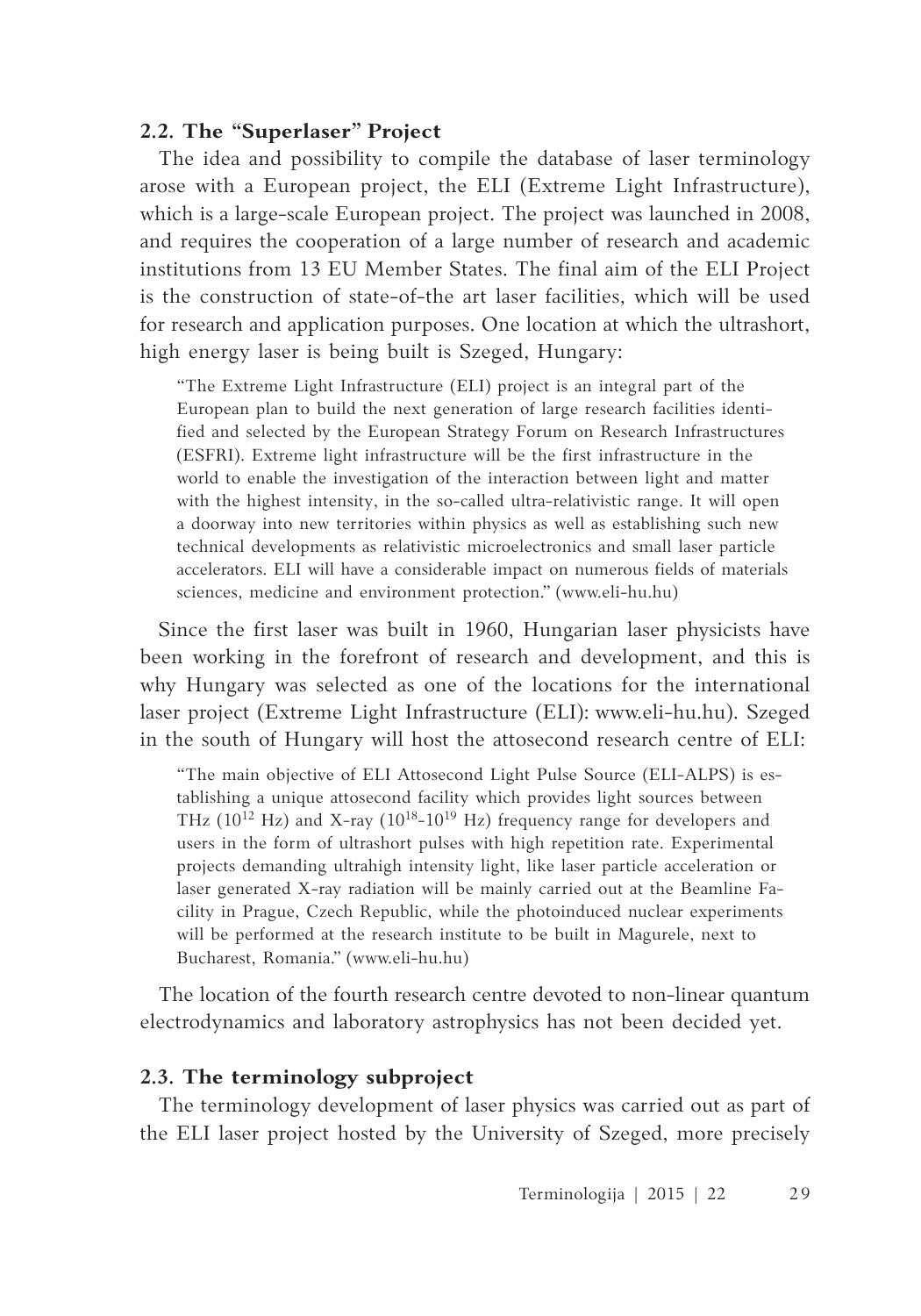as one task of the Támop-4.1.1.C-12/1/KONV-2012-0005 project (see http://www.u-szeged.hu/tamop411c0005-index). The aim of the terminology subproject was to compile a terminology database and an online terminological dictionary (DictioneLi, http://dictioneli.stepp.hu) at the field of lasers, more precisely high energy, atto- and femtosecond pulse lasers. DictionELI contains a part of the data we collected in the database, but not all.

Cooperating partners were the Physics Department at the University of Szeged as the field experts and the Terminology Research Group at the Károli Gáspár University (KRe TeRMiK) as the linguists. Six terminologists took part in the project: Ágota Fóris (KRe TeRMiK), eszter Papp (LEG Zrt. & KRE TERMIK), Eszter Sermann (SZTE & KRE TER-MIK), Andrea Faludi (LEG Zrt. & KRE TERMIK), Eszter Nagy (MSZT & KRe TeRMiK), Adrienn Petrányi (KRe TeRMiK). Field expert reviewers were: Gábor Almási (PTE, Pécs), Miklós Erdélyi, Zoltán Horváth, Attila Kovács and Péter Makra (SZTe, Szeged), Miklós Klebniczki (Ke-FO, Budapest), Attila Barócsi and Pál Maák (BMGe, Budapest), Aladár Czitrovszky and Miklós Veres (SZFKi, Wigner FK, Budapest). The idea originated from Károly Osvay (SZTe, Szeged), who helped us through the project with regular advice as well. Péter Maróti (SZTe, Szeged) was the project manager, and Ferenc Havasi (SZTe, Szeged) was in charge of programming the database.

As the international project's working language is English, participants wrote all the documents prepared during research and development in English, but the documentation also had to be submitted in Hungarian. These English documents and their Hungarian translation  $-$  about laser physics, related to the ELI project – served as the basis for term extraction. The processed English and Hungarian texts contained approximately 130 000 tokens. We also extracted terms from five English and Hungarian doctoral thesis summary books. As a result we identified 5200 terminological units, and their corresponding English and Hungarian terms, along with context and other relevant information, were included in the dictionary.

Processing the texts and manually extracting terms, and several rounds of expert review was a time consuming process and therefore the project took one and a half years.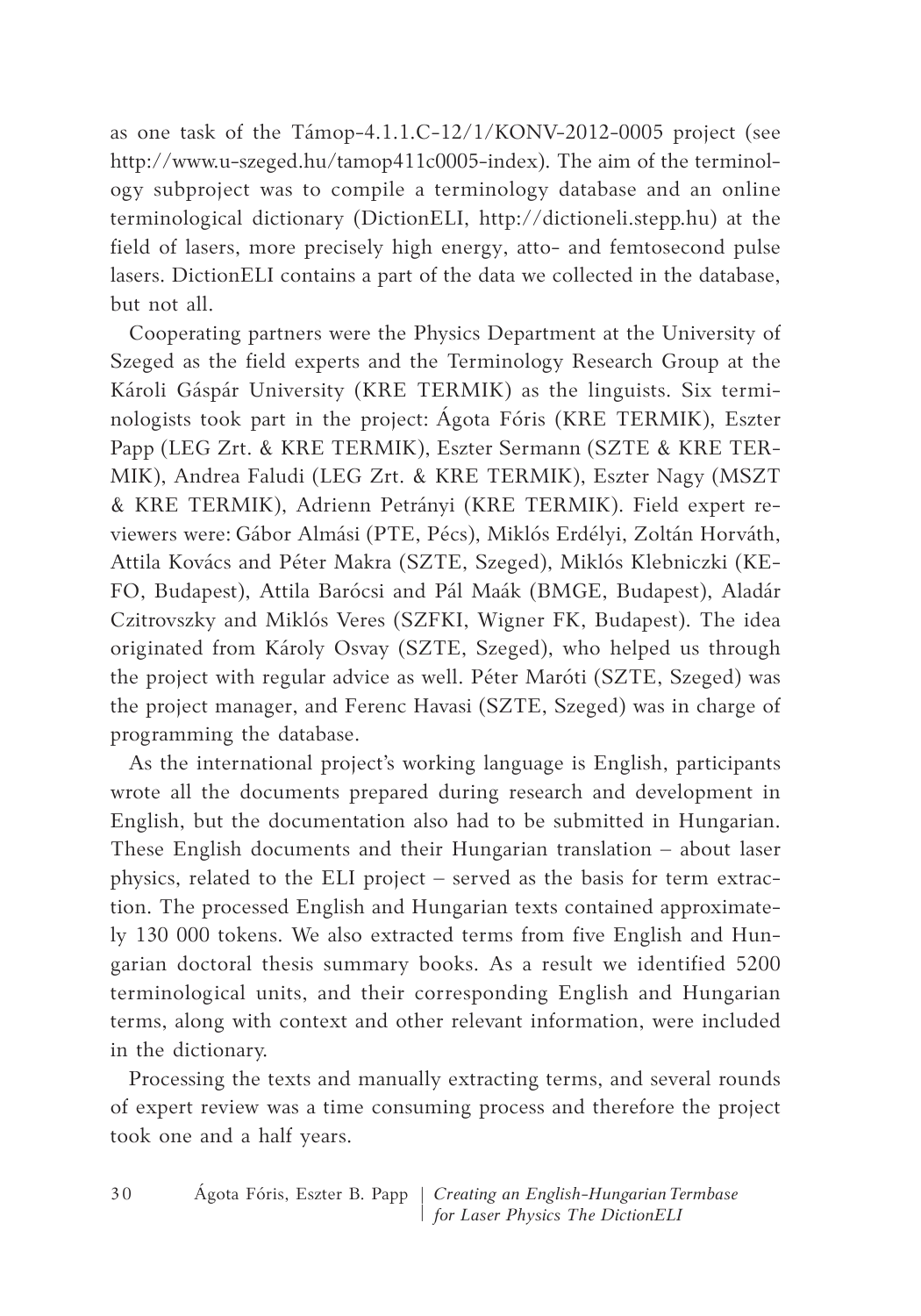# 3. THE MAKING OF TERMINOLOGY DICTIONARY OF LASER PHYSICS (DictionELI)

# **3.1. Corpus and working methods**

The aim of the terminology subproject was to compile a terminology database and an online terminological dictionary (DictioneLi) in the field of lasers, more precisely high energy, atto- and femtosecond pulse lasers.

The first step was to set the principles and methodology of building a terminology database. Another initial thing to do was to implement the methods of terminology to the field of the terminology of laser physics, and to optimize applied terminology methods and make them more effective.

The bilingual (English and Hungarian) texts that were written in connection with the eLi project were handed over to terminologists in an electronic format; these texts made up the research corpus, and the bilingual term extraction was carried out from them. The manually extracted data were stored in an Excel table. This process had the following steps:

- 1. extracting source term candidate (indicating the source),
- 2. selecting the definition (if found in the text),
- 3. extracting target term candidate(s) (indicating the source),
- 4. when having several target language alternatives, checking in reference works (and with laser physicists),
- 5. checking and harmonizing spelling,
- 6. review by field experts (laser physicists).

Future terminology standardization will be significantly helped if computer assisted translation (CAT) tools are also available, which could incorporate former translations in their translation memory, and the Excel table could be easily converted to a terminology database. Such a translation memory and termbase could help minimize translation costs and reduce errors, and a consistent and harmonized terminology use enhances the coherence of the created text.

The most important objectives of building the terminology database were:

- − defining necessary data fields,
- − filling up the database with the collected data,
- − making the database available for translations (as it can be incorporated into a CAT tool).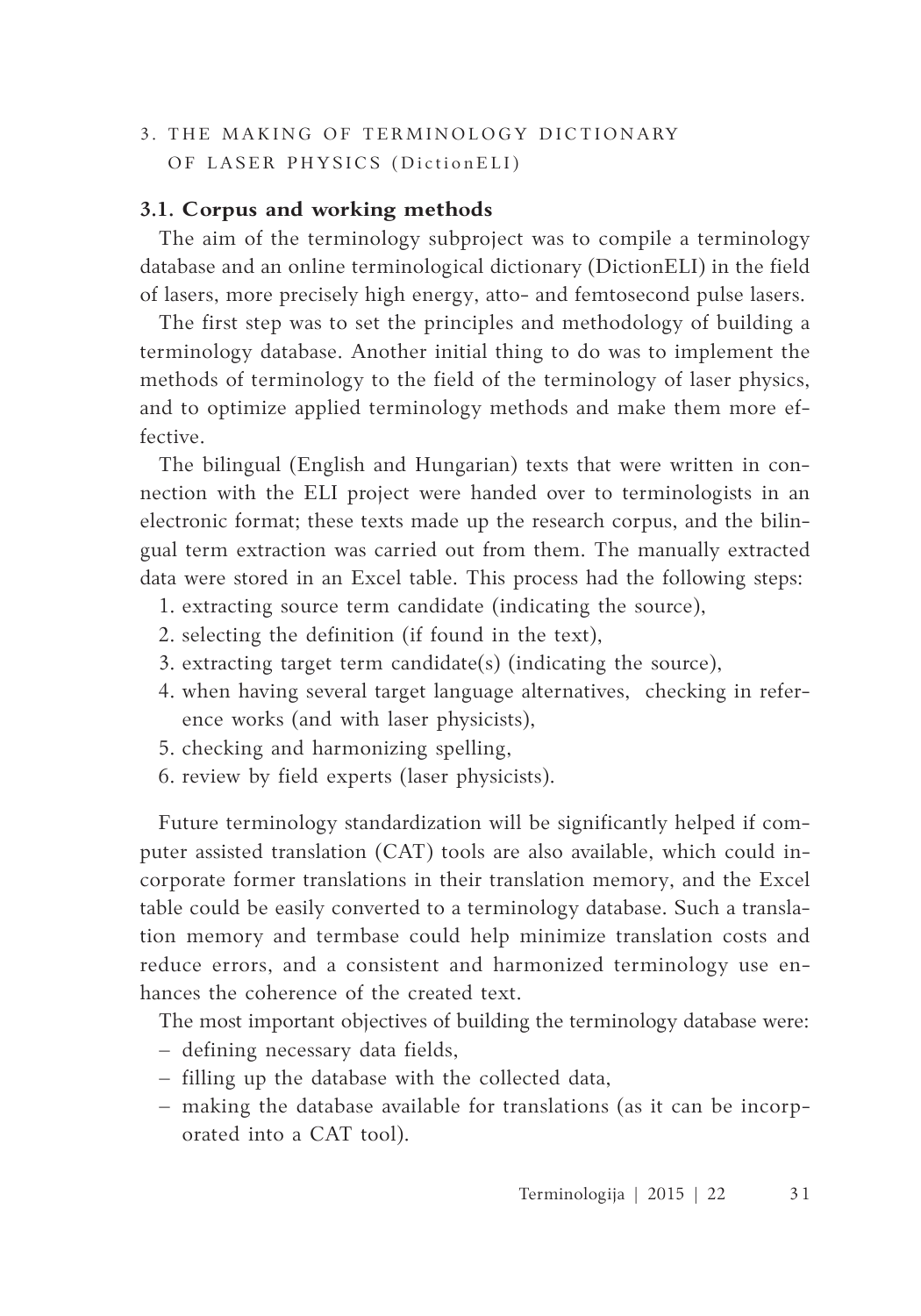The database is never considered finished, it is continuously expanded with new translations.

# **3.2. A few examples for the laser terminology database**

In the following section we are going to illustrate the data fields of the Excel table containing the laser terminology through a few examples (see Table 1): the English source term  $(EN term) /$  its part of speech (part of speech) / what it is an abbreviation of (abbreviation of) / context of the English term (EN context) / the Hungarian term (HU term) / Hungarian synonyms (HU synonym) / the category of the Hungarian term (HU category) /source of the Hungarian term (HU source) / context of the Hungarian term (HU context) / other information (other).

On the user surface of the DictionELI not all above information is visible.

Take an example of the English verb *absorb*, and its Hungarian equivalent *elnyel*. We indicated both the English and the Hungarian context in the table, its category is "jóváhagyva", meaning 'approved', and you can also see the source (which is important to note because it makes it trackable and easy to check).

The English abbreviation *AFA-LIFT* stands for "absorbing film assisted laser induced forward transfer", in Hungarian the English abbreviation is used: *AFA-LIFT*.

The English noun *amplified spontaneous emission* means in Hungarian erősített spontán emisszió. We indicated the context, the category, sources and abbreviation (ASE) here as well.

The English noun *chirped mirror* appeared to have two Hungarian equivalents in two different source texts: *fázismoduláló tükör* and *csörpölt tükör*. The first Hungarian term reflects the function of the mirror, while the second one includes the Hungarian pronunciation of the English word "chirped".

The English term *clean room* appeared in our source texts in three different spelling variants *clean room*, *clean-room*, *cleanroom*, and we found two Hungarian equivalents: *tisztatér* and *sterilszoba* (see Table 1).

We recorded terms having different spelling or having several Hungarian equivalents as separate entries (as they are homographs), and we leave it to the experts to decide whether they refer to different or the same concepts.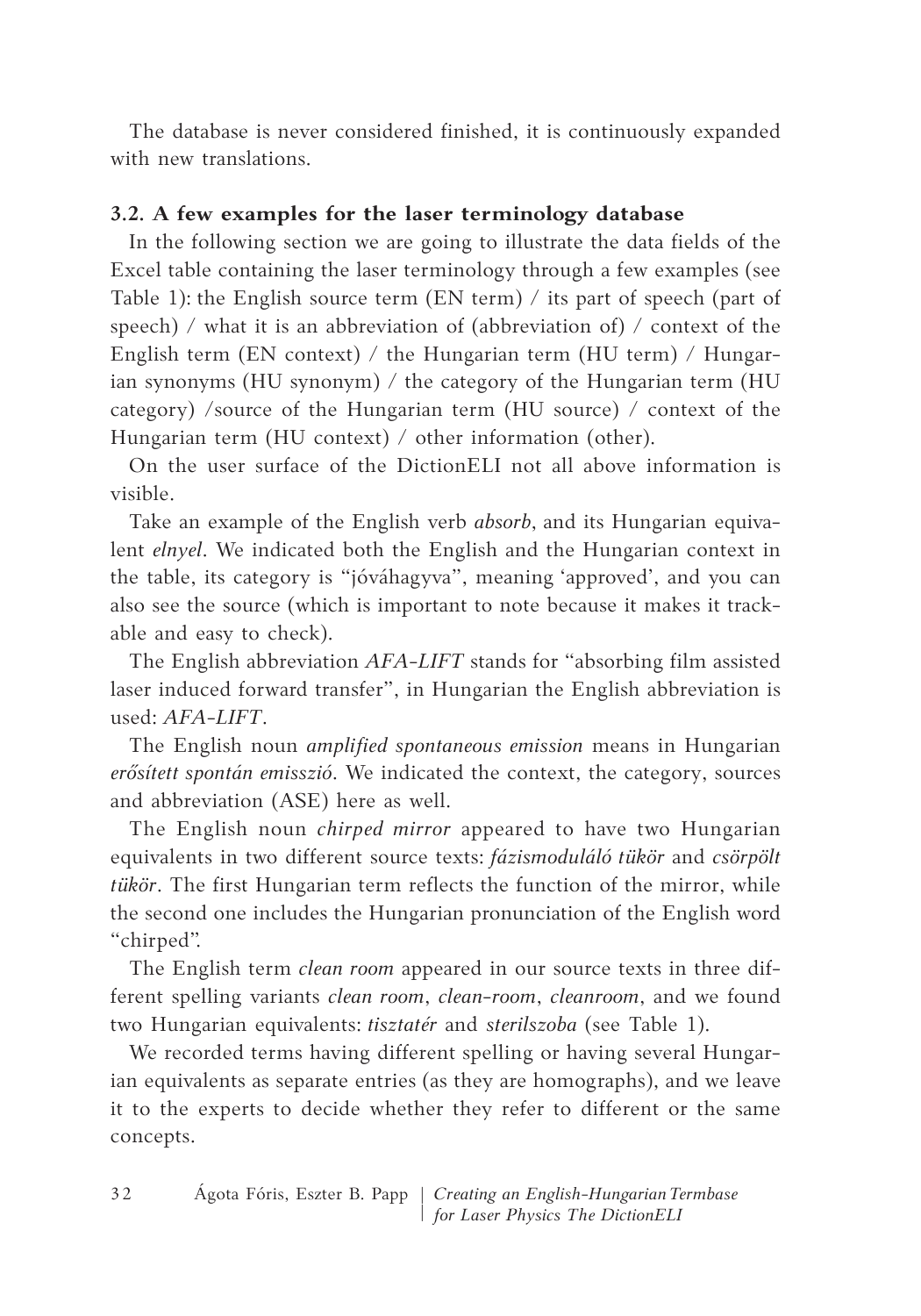| other                              |                                                                                                                                                                                                      |                                                                                                                                                                                                                                                                                |
|------------------------------------|------------------------------------------------------------------------------------------------------------------------------------------------------------------------------------------------------|--------------------------------------------------------------------------------------------------------------------------------------------------------------------------------------------------------------------------------------------------------------------------------|
| <b>HU</b> context                  | A pumpa megfelelő optikája<br>áthaladjon a korongon és a<br>pumpáló sugárzás nagy ré-<br>segítségével elérik, hogy a<br>sze (jellemzően több mint<br>pumpáló fény többször is<br>90%-a) elnyelődjön. | a biológiai minták szabályo-<br>Az USZ Fizikai Intézetében<br>zott átvitelének új, lézerala-<br>az elnyelő filmmel segített,<br>lézerrel indukált, előre irá-<br>pú módszerét, nevezetesen<br>nyuló átvitelt (AFA-LIFT)<br>fejlesztik ki.                                      |
| source<br>HU                       | $4$ <sup>le</sup> _3.doc                                                                                                                                                                             | ELI 84_2014 -<br>$6\_ 6$ _J.Bohus<br>02                                                                                                                                                                                                                                        |
| $cate-$<br>gory<br>HЦ              | jóváha-<br>gyva                                                                                                                                                                                      | lekto-                                                                                                                                                                                                                                                                         |
| syno-<br>mym<br>ЦH                 |                                                                                                                                                                                                      | filmmel rált<br>elnyelő<br>irányuló<br>segitett,<br>lézerrel<br>átvitel<br>indu-<br>előre<br>kált,                                                                                                                                                                             |
| term<br>HU                         | elnyel                                                                                                                                                                                               | AFA-<br>LIFT                                                                                                                                                                                                                                                                   |
| viation EN context                 | appropriate pump optics in<br>order to absorb most (typ-<br>ically $> 90\%$ ) of the pump<br>thin disk are realized by<br>pump light through the<br>Multiple passes of the<br>radiation.             | forward the absorbing film assisted<br>absorb- In the Institute of Physics<br>transfer of biological sam-<br>induced ples is developed, namely<br>ing film USZ a new laser-based<br>assisted   method for controlled<br>transfer laser induced forward<br>transfer (AFA-LIFT). |
| bre-<br>$\mathfrak{o}\mathfrak{f}$ |                                                                                                                                                                                                      | laser                                                                                                                                                                                                                                                                          |
| part of   <sup>abb</sup><br>speech | verb                                                                                                                                                                                                 | viation                                                                                                                                                                                                                                                                        |
| EN term                            | absorb                                                                                                                                                                                               | AFA-LIFT abbre-                                                                                                                                                                                                                                                                |

Table 1. Examples for the laser physics terminology database **Table 1. Examples for the laser physics terminology database**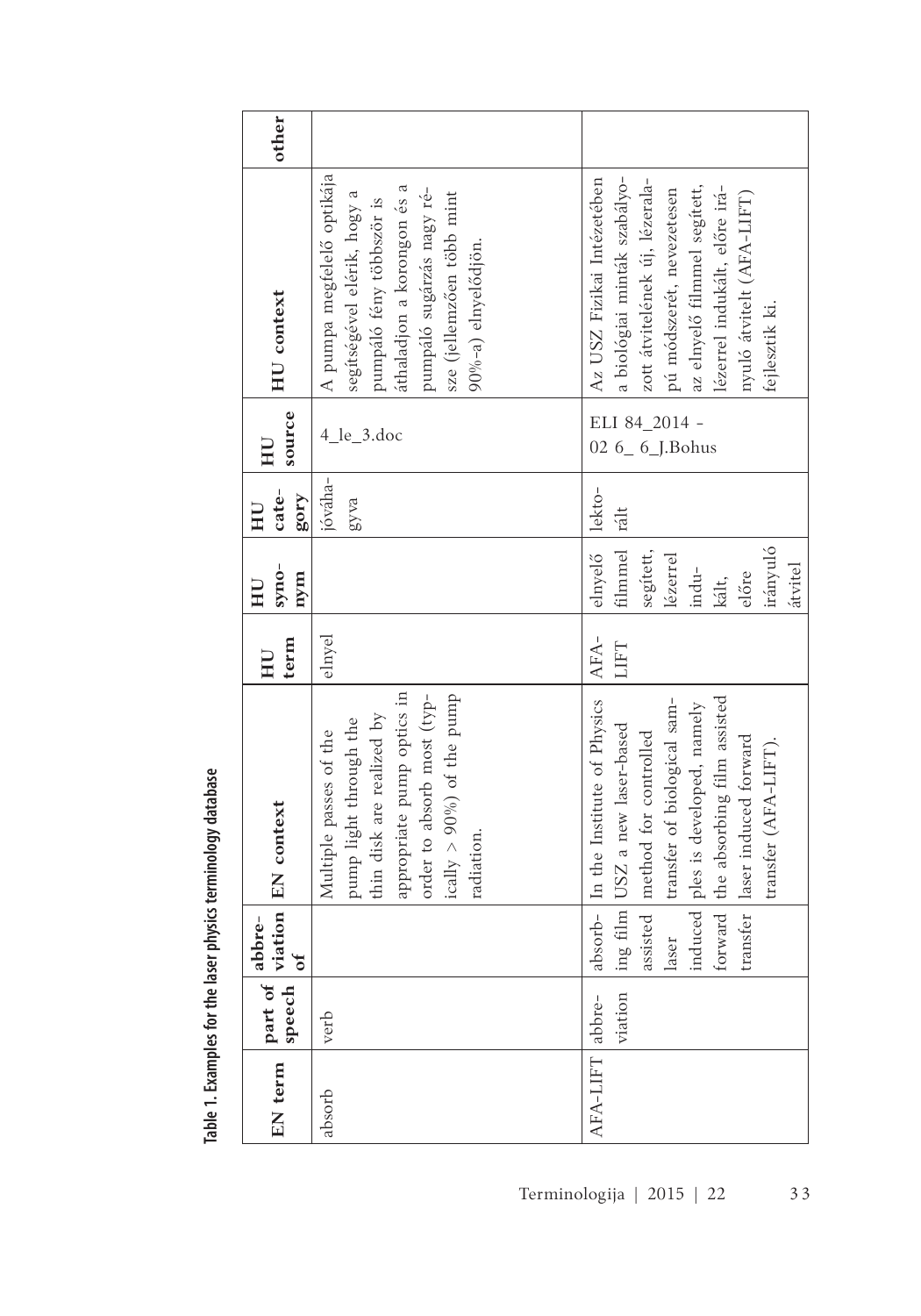| EN term                                     | speech<br>part of | viation<br>abbre-<br>$\sigma$ f | EN context                                                                                                                                                                                                                                                                                                    | term<br>HU                                            | syno-<br>mym<br>HU | $cate-$<br>gory<br>HU       | source<br>HU                          | <b>HU</b> context                                                                                                                                                                                                                                                                                          | other      |
|---------------------------------------------|-------------------|---------------------------------|---------------------------------------------------------------------------------------------------------------------------------------------------------------------------------------------------------------------------------------------------------------------------------------------------------------|-------------------------------------------------------|--------------------|-----------------------------|---------------------------------------|------------------------------------------------------------------------------------------------------------------------------------------------------------------------------------------------------------------------------------------------------------------------------------------------------------|------------|
| spontane-<br>ous emis-<br>amplified<br>sion | noun              |                                 | fied along its length and is<br>beginning of the amplifier<br>The limitation due to the<br>emission occurring at the<br>is caused by spontaneous<br>laser amplification media<br>chain that is then ampli-<br>commonly referred to as<br>amplification process in<br>amplified spontaneous<br>emission (ASE). | spontán<br>$er\tilde{o}si$ -<br>emis-<br>szió<br>tett |                    | hagyva<br>jóvá-             | $4$ <sup>le<math>_1</math></sup> .doc | lyet általában erősített spon-<br>nak hossza mentén, és ame-<br>lejátszódó erősítési folyamat<br>amely aztán felerősödik an-<br>miatti korlátozást az erősítő<br>tán emissziónak (ASE) ne-<br>A lézer erősítő közegében<br>spontán emisszió okozza,<br>lánc kezdetén jelentkező<br>veznek.                 | <b>ASE</b> |
| chirped<br>mirror                           | noun              |                                 | additional dispersion intro-<br>Pulse intensity considering<br>on the first grating around<br>1-ps, which limits nonlin-<br>duced using bulk glass or<br>ear effects and damage to<br>stretch the pulse duration<br>chirped mirrors to pre-<br>optics.                                                        | modu-<br>tükör<br>fázis-<br>láló                      |                    | hagyva<br>jóva <sup>2</sup> | 3_SYLOS_01_le61                       | hossznak az első rácson tör-<br>sokat és az optika károsodá-<br>sát csökkentő – kb. 1 piko-<br>ténő, – a nemlineáris hatá-<br>által keltett többletszórását.<br>vagy fázismoduláló tükrök<br>szekundumos előnyújtásá-<br>hoz szükséges tömbi üveg<br>Impulzusintenzítás, figye-<br>lembe véve az impulzus- |            |
| chirped<br>mirror                           | noun              |                                 | The pulse can be stretched<br>pressed by chirped mir-<br>by material and recom-<br>rors.                                                                                                                                                                                                                      | tükör<br>$\overline{\text{cso}}$ r-<br>pölt           |                    | hagyva<br>$ióva-$           | $4$ <sup>le<math>_1</math></sup> .doc | újra-összenyomható csörpölt<br>A lézerimpulzus megnyújt-<br>ható anyag segítségével, és<br>tükrökkel.                                                                                                                                                                                                      |            |

34 Agota Fóris, Eszter B. Papp | *Creating an English-Hungarian Termbase*  $\int$  *for Laser Physics The DictionELI*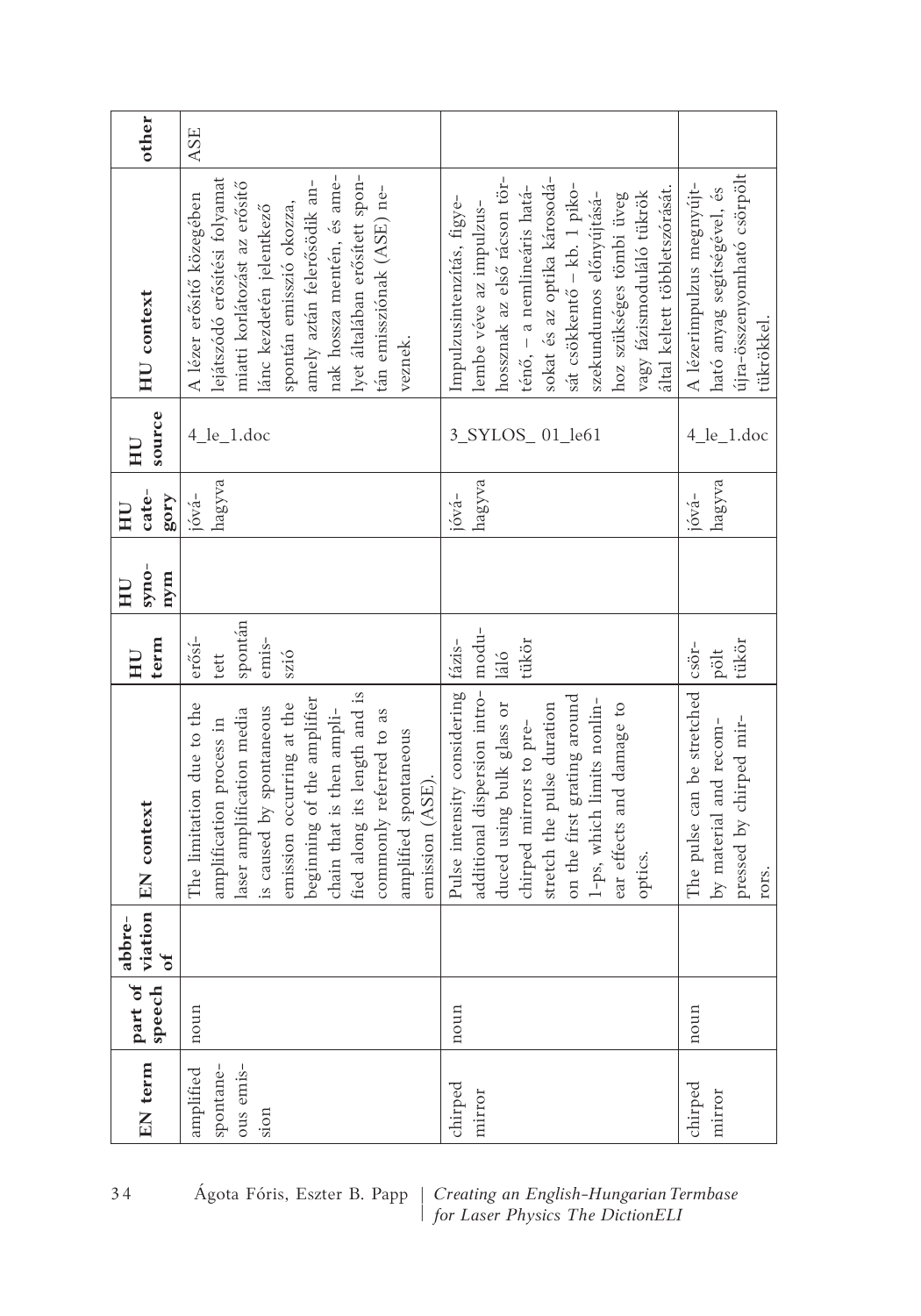| other                                           |                                                                                                                                                                                    |                                                                                                                                                                                                                                                                                                                                                                                                                                                                         |                                                                                                                                     |
|-------------------------------------------------|------------------------------------------------------------------------------------------------------------------------------------------------------------------------------------|-------------------------------------------------------------------------------------------------------------------------------------------------------------------------------------------------------------------------------------------------------------------------------------------------------------------------------------------------------------------------------------------------------------------------------------------------------------------------|-------------------------------------------------------------------------------------------------------------------------------------|
| <b>HU</b> context                               | egy tisztatérre, egy interfero-<br>méterre és különböző fogó<br>eszközökre a korongokhoz.<br>technológiára és felszerelt-<br>ségre van szükség, például<br>Az eljáráshoz megfelelő | kül működő mikromegmun-<br>Ahhoz, hogy a külső beszál-<br>mint forgótárcsás rétegképző<br>lítóktól függetlenek legyünk<br>kísérletek során, elengedhe-<br>a következő berendezéseket<br>tetlen egy hozzáférhető ste-<br>rilszoba, amelynek legalább<br>xibilitással rendelkezzünk a<br>kundumos lézerrel és anél-<br>kell tartalmaznia: femtosze-<br>és a lehető legnagyobb fle-<br>elektron-) litográfia, vala-<br>(spin coating) rendszer.<br>káló, UV- (és lehetőleg | térszűrők a saját olajmentes<br>tisztérben kell elhelyezni, a<br>vákuumszivattyúikkal üze-<br>A lézert ISO 7 osztályú<br>melhetnek. |
| source<br>HU                                    | $4$ <sup>le_3.doc</sup>                                                                                                                                                            | LI 84 2014 - 03.6 11 ER IB ER                                                                                                                                                                                                                                                                                                                                                                                                                                           | $4$ <sup>le</sup> _4.doc                                                                                                            |
| $cate-$<br>gory<br>HU                           | hagyva<br>$ióva-$                                                                                                                                                                  | hagyva<br>$jóva-$                                                                                                                                                                                                                                                                                                                                                                                                                                                       | hagyva<br>jóvá-                                                                                                                     |
| syno-<br>nym<br>НU                              |                                                                                                                                                                                    |                                                                                                                                                                                                                                                                                                                                                                                                                                                                         |                                                                                                                                     |
| term<br>$H_{\rm U}$                             | tisztatér                                                                                                                                                                          | steril-<br>szoba                                                                                                                                                                                                                                                                                                                                                                                                                                                        | tisztatér                                                                                                                           |
| <b>EN</b> context                               | appropriate technology and<br>equipment, such as a clean<br>The procedure requires an<br>and various handling de-<br>room, an interferometer<br>vices for the disks.               | In order to be independent<br>without fs-lasers, UV- (and<br>micro machining with and<br>to have the highest degree<br>perimental campaigns, ac-<br>possibly electron-) lithog-<br>of external deliverers and<br>cess to a clean-room area<br>of flexibility during ex-<br>raphy, and spin coating<br>equipped with at least<br>systems is required.                                                                                                                    | class ISO 7 cleanroom, the<br>with their own dry vacuum<br>spatial filters can operate<br>The laser should be in a<br>pumps.        |
| viation<br>abbre-<br>$\mathfrak{o}\mathfrak{t}$ |                                                                                                                                                                                    |                                                                                                                                                                                                                                                                                                                                                                                                                                                                         |                                                                                                                                     |
| part of<br>speech                               | noun                                                                                                                                                                               | noun                                                                                                                                                                                                                                                                                                                                                                                                                                                                    | noun                                                                                                                                |
| EN term                                         | room<br>clean                                                                                                                                                                      | clean-<br>room                                                                                                                                                                                                                                                                                                                                                                                                                                                          | cleanroom                                                                                                                           |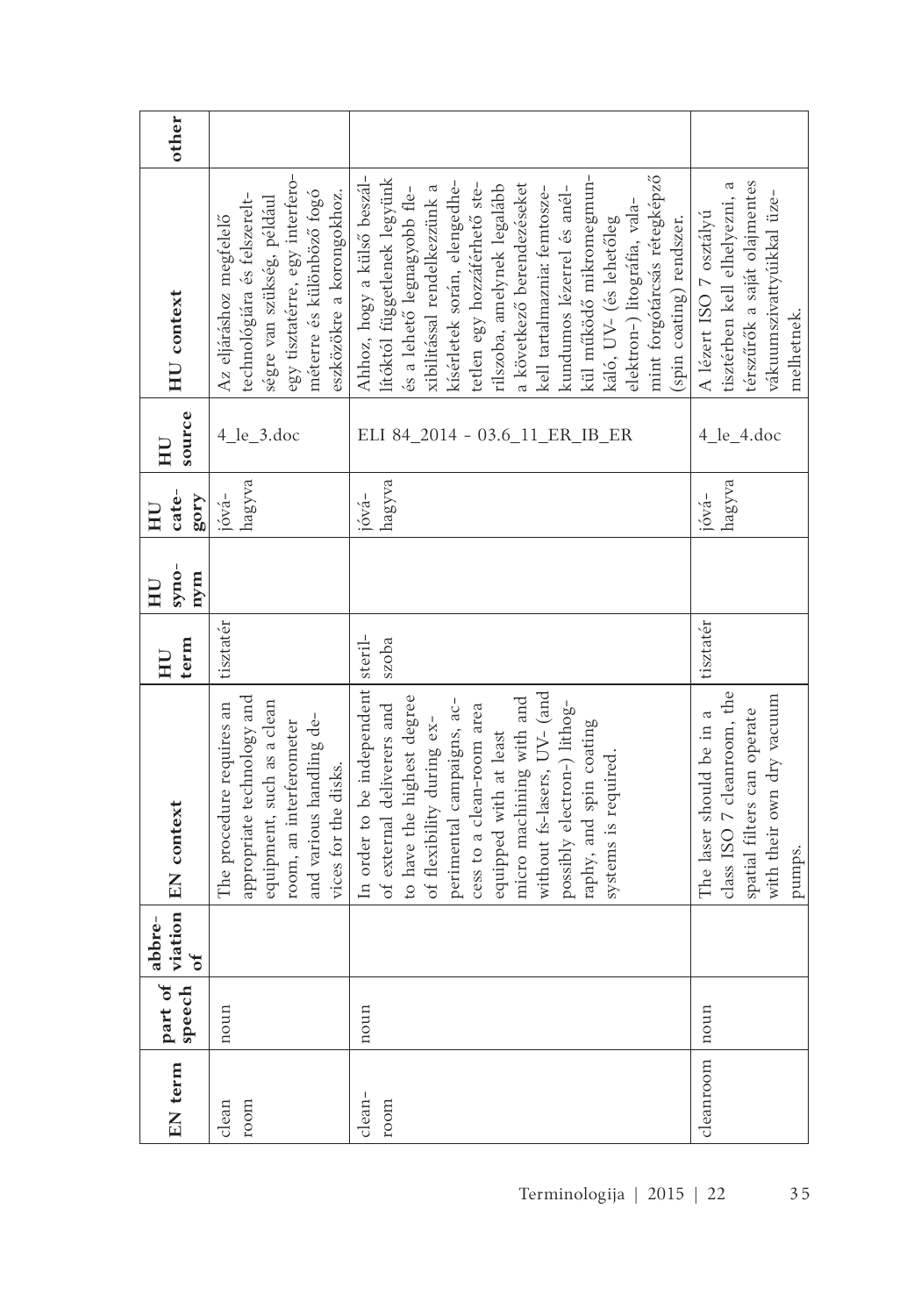**Figure 1. DictionELI, frontpage**



### 4. CONCLUS iONS

We consider the making of Diction ELI a significant achievement for several reasons. 1) This is the first terminology project in our practice that has provided us the opportunity to carry out every step from start to finish according to the international terminology recommendations. Experts – laser physicists – provided us with all required texts, allowed us to convince them of the correctness and necessity of the working methods, and carried out the review and validation quickly and precisely. Cooperation between linguists and physicists was an example to follow. 2) At the time of publication the online terminology database contained over 5000 entries, and it can be further expanded. it is an open access database, which means it is freely accessible from anywhere in the world. This makes it possible for physicists and university or doctoral students to use and check unified Hungarian terms. Therefore DictionELI can also be considered an achievement in Hungarian terminology policy of laser physics. 3) When doing specialized translation, the existence of a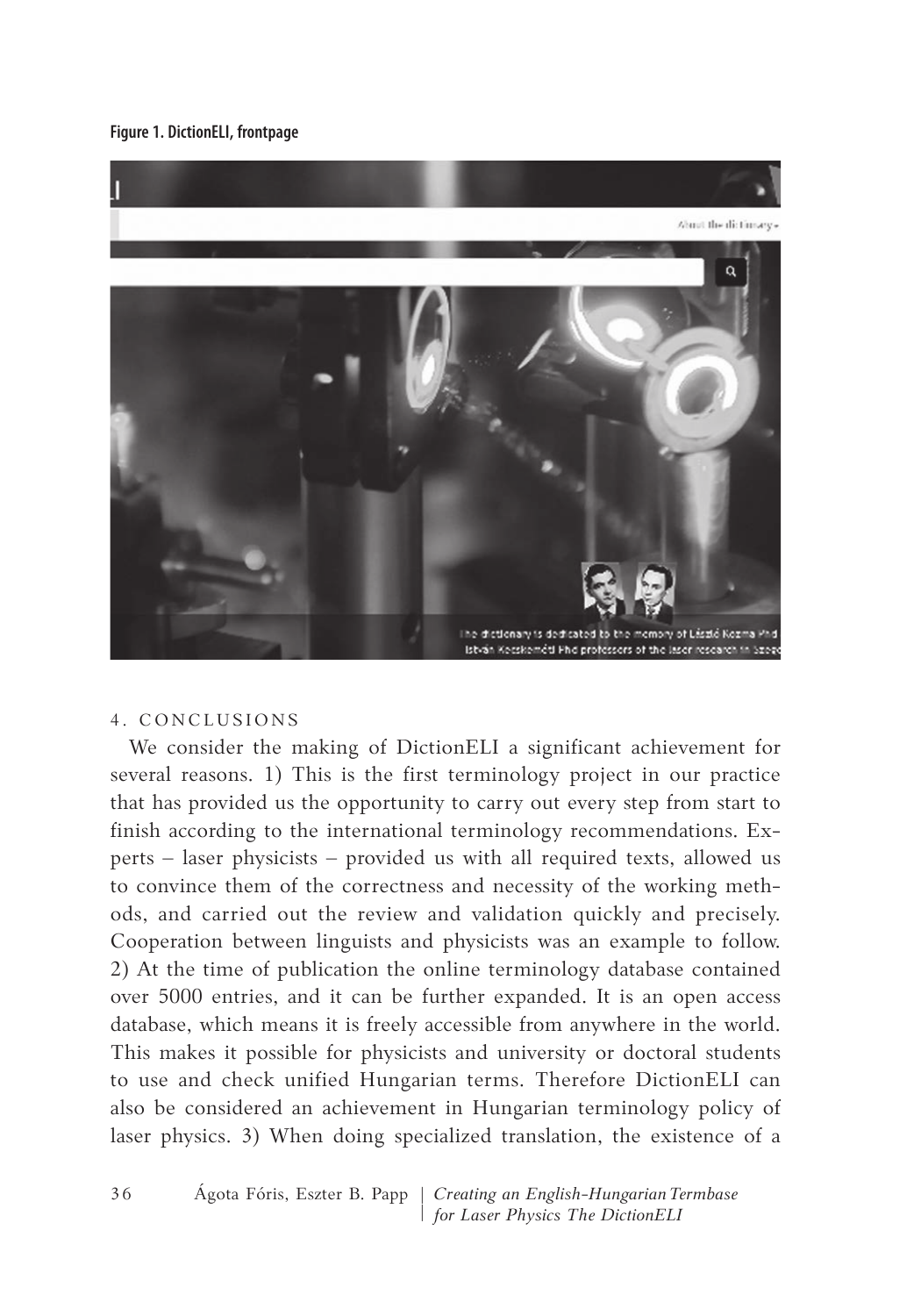terminology database is a prerequisite of the quality control of translations. By creating Diction ELI and making it publicly available, translators and translator agencies have access to the English and Hungarian terminology of high energy pulse lasers, and as a result creating terminologically sound, coherent texts becomes easier, quicker and cheaper, which reduces translation costs and helps avoid translation errors.

We are planning to keep expanding the dictionary in the English-Hungarian language pair, as the building of the laser facility and the actual research carried out will bring about a large number of written texts, which can serve as basis for further term extraction.

We also hope that this dictionary could be a starting point for laser terminology dictionaries in other language pairs, and eventually a multilingual (e.g. English, Hungarian, Czech, French, Romanian, maybe Lithuanian, etc.) laser terminology dictionary.

#### **SOURCES**

DictioneLi – http://dictioneli.stepp.hu [available from 1st June 2015].

- Extreme Light Infrastructure (ELI) www.eli-hu.hu [accessed May 2015].
- Guidelines for Terminology Policies. Formulating and implementing terminology policy in language communities, Paris: UNESCO, 2005 - http://unesdoc.unesco.org/images/0014/001407/140765e.pdf [accessed
	- May 2015].
- ISO 860:2007 *Terminology work* Harmonization of concepts and terms.

TÁMOP project – http://www.u-szeged.hu/tamop411c0005-index [accessed May 2015].

#### **REFERENCES**

Fóris Á. 2005: *Hat terminológia lecke* [Six Lectures on Terminology.], Pécs: Lexikográfia Kiadó.

- Fóris Á. 2011: A magyar terminológia-politika elvei, a gyakorlat és az elmélet viszonya [The principles of Hungarian terminology policy, the relation of theory and practice.] – Hires-László K., Karmacsi Z., Márku A. (eds.). *Nyelvi mítoszok, ideológiák, nyelvpolitika és nyelvi emberi jogok Közép-Európában elmélet*ben és gyakorlatban. A 16. Élőnyelvi Konferencia előadásai, Budapest–Beregszász: Tinta Könyvkiadó – II. Rákóczi Ferenc Kárpátaljai Magyar Főiskola Hodinka Antal intézete, 421–428.
- Fóris Á., B. Papp E. 2011: A terminológiai szabványosítás és harmonizáció a nyelvi jogok érvényesítésének szolgálatában. [Terminology standardization and harmonization serving the vindication of linguistic rights.] – Hires-László K., Karmacsi Z., Márku A. (eds.). *Nyelvi mítoszok, ideológiák, nyelvpolitika és nyelvi emberi jogok Közép-Európában elméletben és gyakorlatban. A 16. Élőnyelvi Konferencia előadásai*, Budapest–Beregszász: Tinta Könyvkiadó – ii. Rákóczi Ferenc Kárpátaljai Magyar Főiskola Hodinka Antal Intézete, 429-433.
- Fóris Á., Sermann E. 2010: A terminológiai szabványosítás és a terminológiai harmonizáció. Magyar Ter*minológia* 3/1, 41–54.
- Galinski Ch., Weissinger R. 2010: Terminológiai szabványosítás és fordítási szabványok. Magyar Terminoló*gia* 3/1, 8–20. [Translated by eszter B. Papp: Galinski Ch., Weissinger R. 2008: Terminology standardization and translation standards. – XVIIIth FIT World Congress / XVIIIe Congrès mondial de la FIT / Daishiba-jie Shijie Fanyi Dahui. *Translation and Cultural Diversity / Traduction et diversité culturelle / Fanyi yu duoyuan-wenhua.* Proceedings / Actes / Lunwenji, Shanghai: Foreign Languages Press (CD-ROM). 11.]